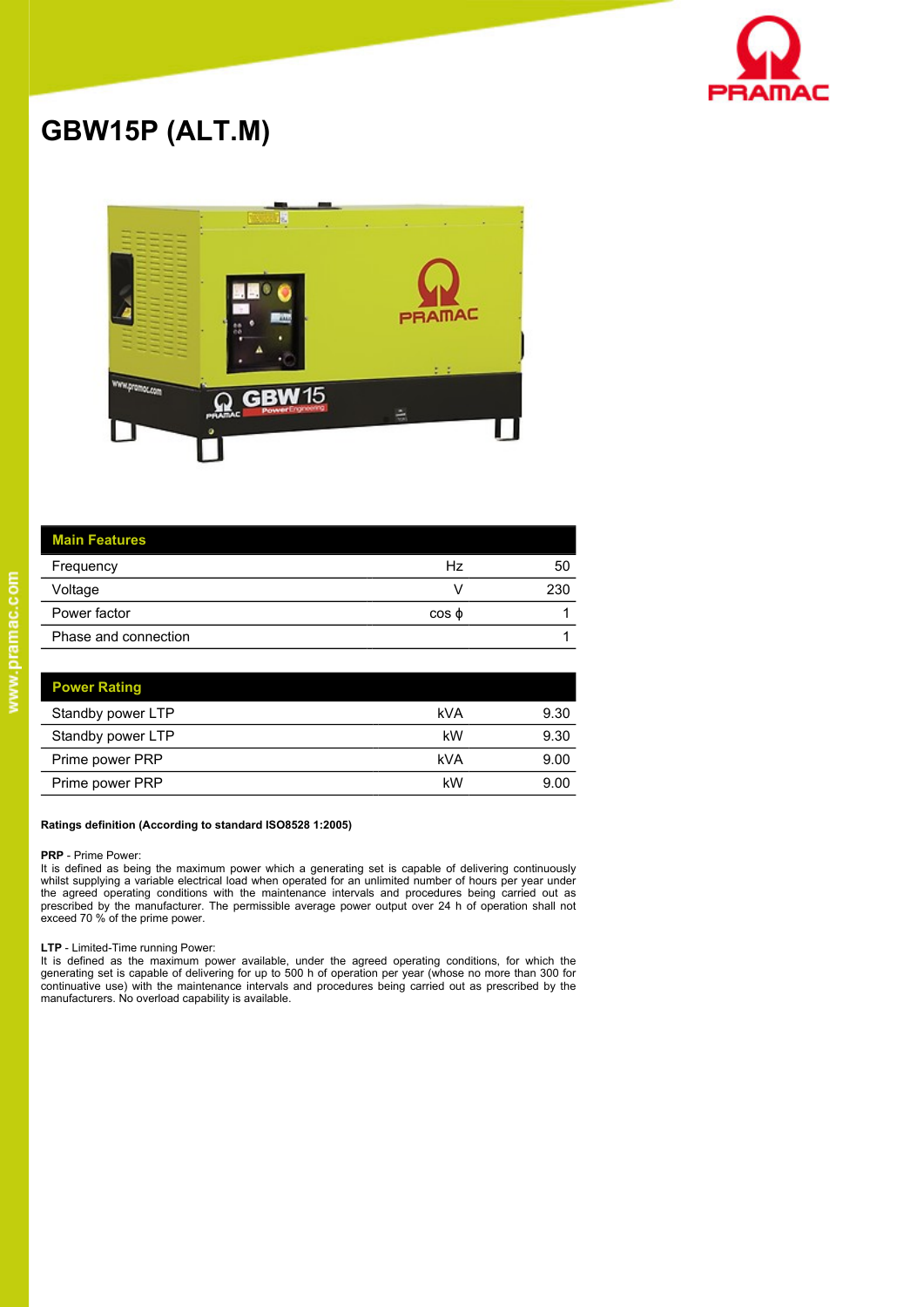| <b>Engine specifications</b>        |                 |                |
|-------------------------------------|-----------------|----------------|
| Engine manufacturer                 |                 | Perkins        |
| Model                               |                 | 403D-15G       |
| [50Hz] Exhaust emission level       |                 | Unregulated    |
| Engine cooling system               |                 | Water          |
| Nr. of cylinder and disposition     |                 | 3 in line      |
| Displacement                        | cm <sup>3</sup> | 1496           |
| Aspiration                          |                 | Natural        |
| Speed governor                      |                 | Mechanical     |
| Prime gross power PRP               | kW              | 12.2           |
| Maximum gross power LTP             | kW              | 13.5           |
| Oil capacity                        |                 | 6              |
| Coolant capacity                    |                 | 6              |
| Fuel                                |                 | Diesel         |
| Specific fuel consumption @ 75% PRP | g/kWh           | 252            |
| Specific fuel consumption @ PRP     | g/kWh           | 248            |
| Starting system                     |                 | Electric       |
| Starting engine capability          | kW              | $\overline{2}$ |
| Electric circuit                    | v               | 12             |

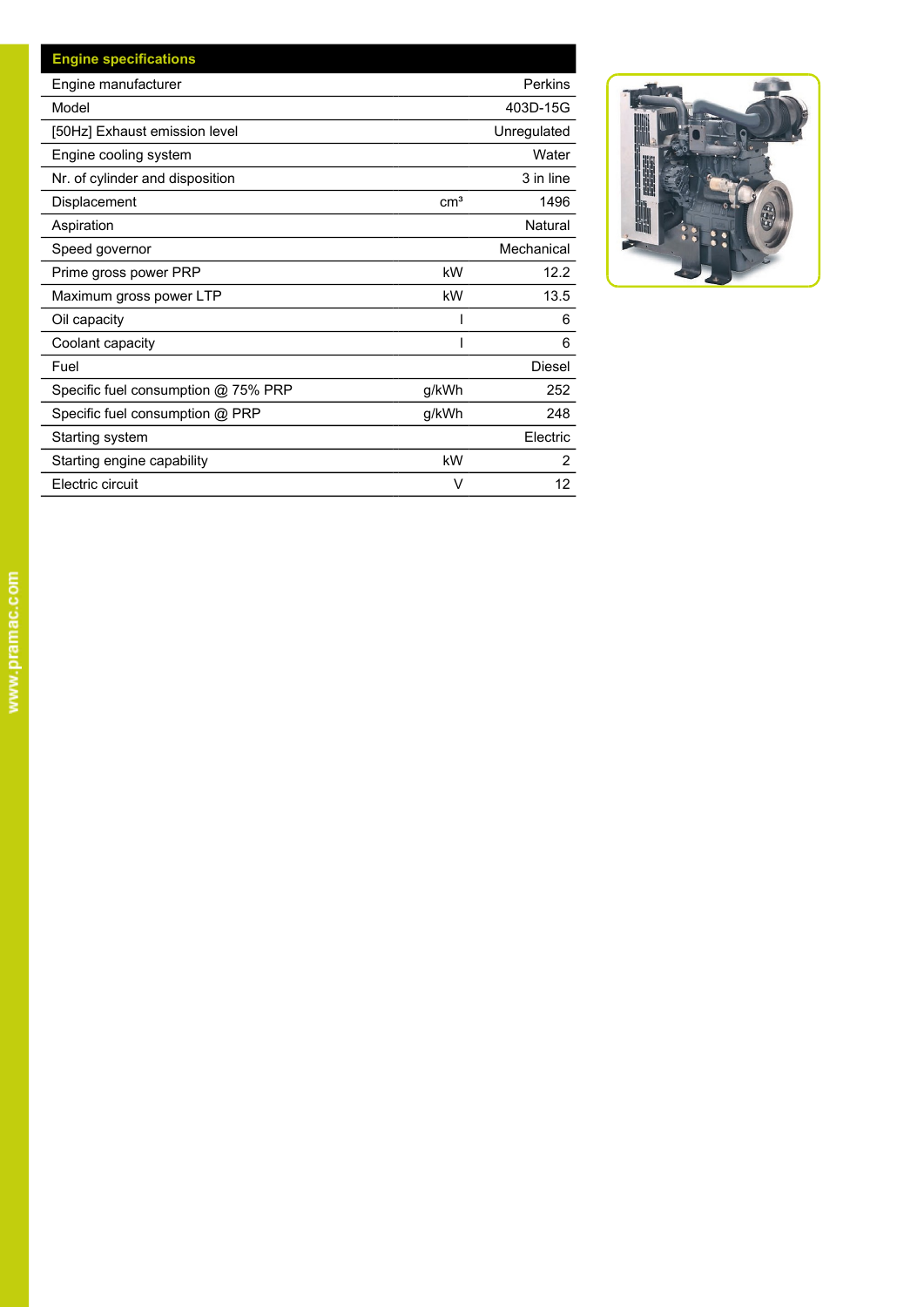| <b>Alternator Specifications</b> |                  |
|----------------------------------|------------------|
| <b>Brand</b>                     | Mecc Alte        |
| Model                            | ECP3-2L/4        |
| Voltage<br>V                     | 230              |
| Hz<br>Frequency                  | 50               |
| Power factor<br>$\cos \phi$      |                  |
| Poles                            | 4                |
| Type                             | <b>Brushless</b> |
| Voltage regulation system        | Electronic       |
| Standard AVR                     | <b>DSR</b>       |
| $\%$<br>Voltage tolerance        |                  |
| $\%$<br>Efficiency @ 75% load    | 79.4             |
| Class                            | H                |
| IP protection                    | 23               |



## **Mechanical structure**

Robust mechanical structure which permits easy access to the connections and components during routine maintenance check-ups.

#### **Voltage regulator**

Voltage regulation with DSR. The digital DSR controls the range of voltage, avoiding any possible trouble that can be made by unskilled personnel. The voltage accuracy is ±1% in static condition with any power factor and with speed variation between 5% and +30% with reference to the rated speed.



# **Windings / Excitation system**

Generator stator is wound to 2/3 pitch. This eliminates triplen (3rd, 9th, 15th …) harmonics on the voltage waveform and is found to be the optimum design for troublefree supply of non-linear loads. The 2/3 pitch design avoids excessive neutral currents sometimes seen with higher winding pitches. MAUX (Standard): The MAUX MeccAlte Auxiliary Winding is a separate winding within the main stators that feeds the regulator. This winding enables to take an overload of 300% forced current (short circuit maintenance) for 20 seconds. This is ideal for motor starting requirements.

### **Insulation / Impregnation**

Insulation is of class H standard. Impregnation is made with premium tropicalised epoxy resins by dipping and dripping. High voltage parts are impregnated by vacuum, so the insulation level is always very good. In the high-power models, the stator windings undergo a second insulation process. Grey protection is applied on the main and exciter stator to give enhanced protection.

### **Reference standards**

Alternator manufactured according to , and complies with , the most common specification such as CEI 2-3, IEC 34-1, EN 60034-1, VDE 0530, BS 4999-5000, CAN/ CSA-C22.2 No14-95-No100-95.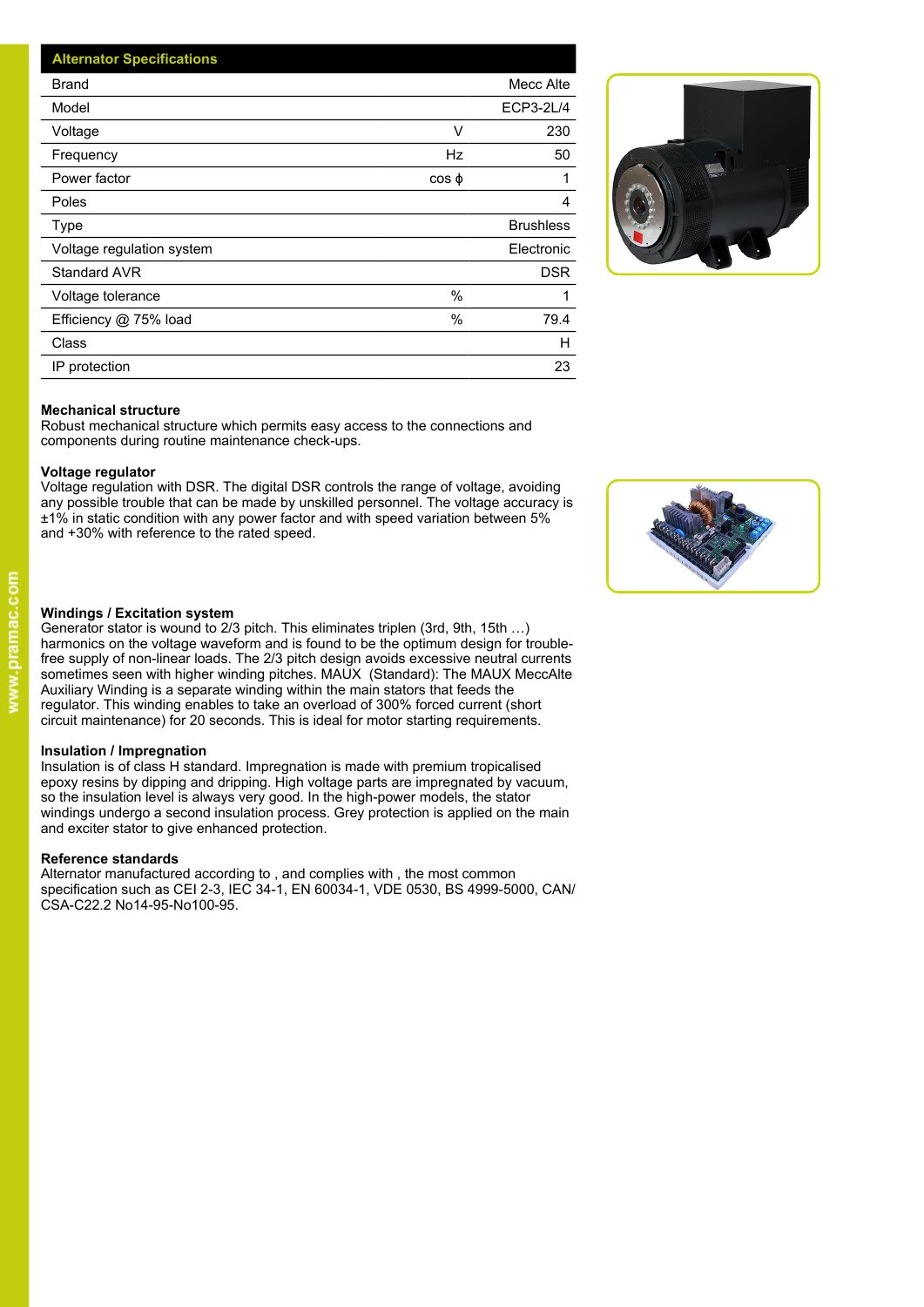# **BASE FRAME MADE OF WELDER STEEL PROFILE, COMPLETE WITH:**<br>• Anti-vibration mountings properly sized<br>• Anti-vibration indicates

- Anti-vibration mountings properly sized
- Visual fuel level indicator
- Integrated support legs.

# **PLASTIC FUEL TANK, COMPLETE WITH:**

- Filler neck
- Air breather (ventilation pipe)
- External fuel refilling

# **OIL DRAININ PIPE WITH CAP:**

• Oil draining facilities











# **CANOPY**:

• Single piece hinged soundproof canopy equipped with pneumatic arms and handles to lift up the canopy allowing easy access to the genset for maintenance purposes.

• Simple handling operations with central lifting eye

# **SOUNDPROOF**:

• Noise attenuation thanks to soundproofing material (polyurethane foam) and efficient residential silencer placed inside the canopy.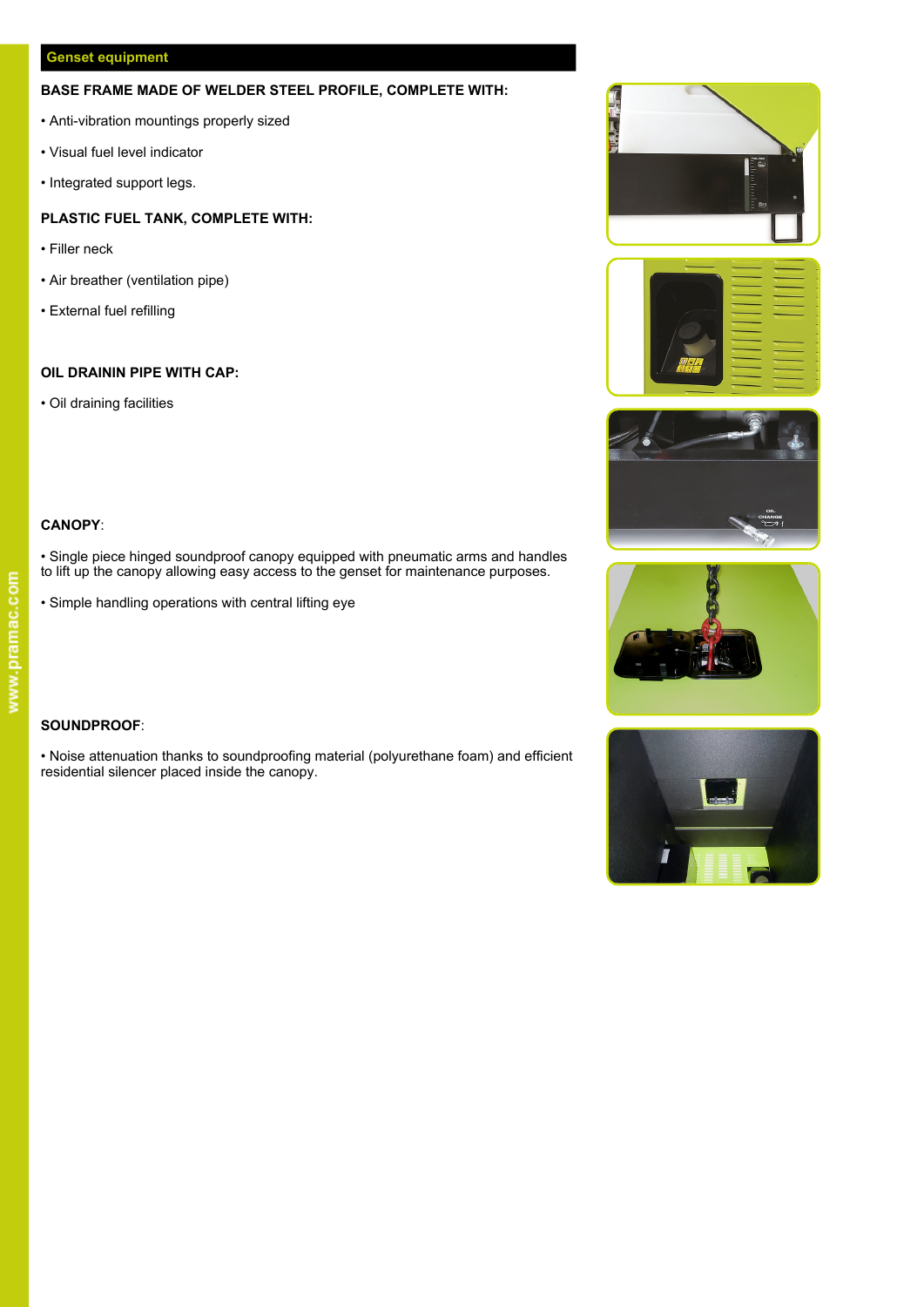| <b>Dimensional data</b> |          |      |
|-------------------------|----------|------|
| Length                  | $(L)$ mm | 1645 |
| Width                   | $(W)$ mm | 870  |
| Height                  | (H) mm   | 1072 |
| Dry weight              | Κg       | 545  |
| Fuel tank capacity      |          | 51   |
|                         |          |      |



| <b>Autonomy</b>             |     |       |
|-----------------------------|-----|-------|
| Fuel consumption @ 75% PRP  | l/h | 2.61  |
| Fuel consumption @ 100% PRP | l/h | 3.41  |
| Running time @ 75% PRP      | h   | 19.54 |
| Running time @ 100% PRP     |     | 14 96 |
|                             |     |       |

| dB(A) | 95 |
|-------|----|
| dB(A) | 66 |
|       |    |

| Installation data             |                     |     |
|-------------------------------|---------------------|-----|
| Exhaust gas flow @ PRP        | m <sup>3</sup> /min |     |
| Exhaust gas temperature @ LTP | ∘∼                  | 445 |

| <b>LAHQUOLYQO HUW WITH</b>    | ,,,,,,,,,, | <u>.</u> |
|-------------------------------|------------|----------|
| Exhaust gas temperature @ LTP | °C         | 445      |
|                               |            |          |
| <b>Data Current</b>           |            |          |
| <b>MAX</b> current            | А          | 40.43    |
| Circuit breaker               | А          | 40       |
|                               |            |          |

| <b>Control panel availability</b> |      |
|-----------------------------------|------|
| MANUAL CONTROL PANEL              | MCP  |
| AUTOMATIC CONTROL PANEL           | AC.P |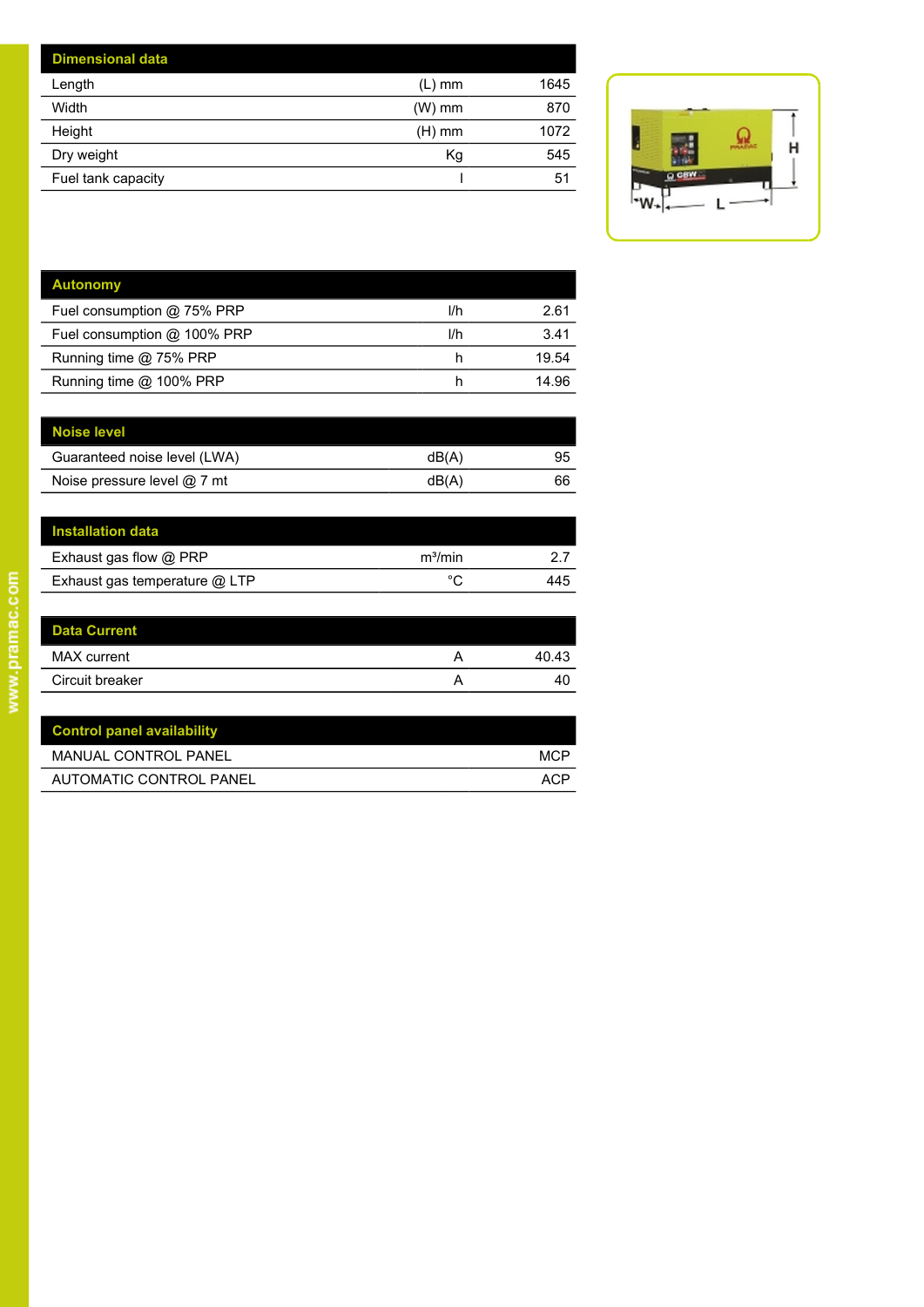Manual control panel, mounted on the genset and complete of: instrumentation, control, protection and sockets

# **INSTRUMENTATION (ANALOGUE**)

- Voltmeter (1 phase)
- Ammeter (1 phase)
- Hours-counter

# **COMMANDS AND OTHERS**

- Start/stop selector switch with key (Glow plugs preheating function also included).
- Emergency stop button installed on canopy side.





# **PROTECTION WITH ALARM**

- Battery charger failure • low oil pressure
- high engine temperature
- Earth Fault.

# **PROTECTIONS WITH SHUTDOWN**

- Battery charger failure
- low oil pressure
- high engine temperature.
- Circuit breaker protection

# **OTHERS**

• Emergency stop button



# **OUT PUT PANEL MCP**

Power cables connection to Circuit Breaker.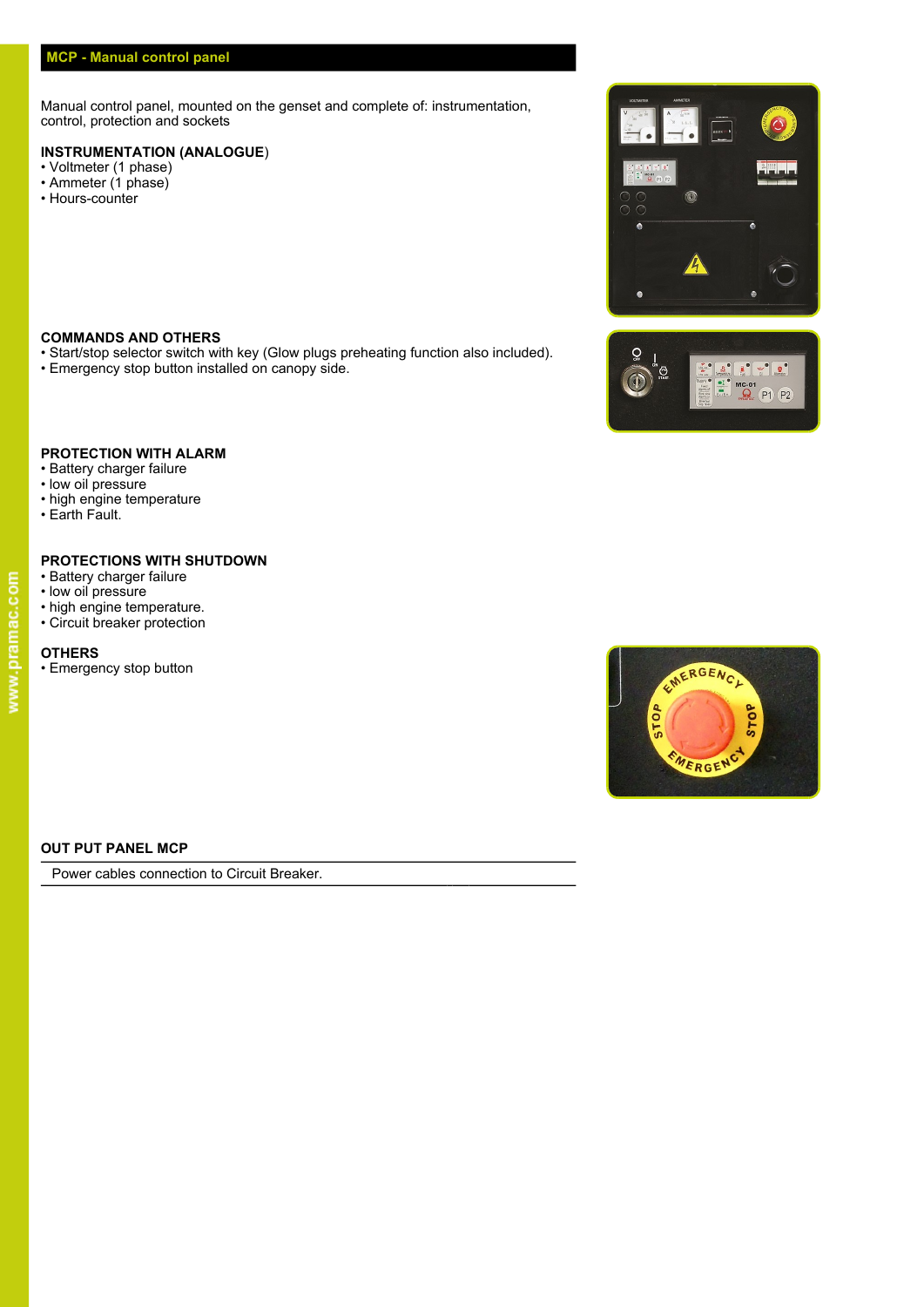Automatic control panel mounted on the genset, complete with digital control unit for monitoring, control and protection of the generating set.

#### **DIGITAL INSTRUMENTATION**

- Mains voltage.
- Generating set voltage.
- Generating set frequency
- Generator set current
- Battery voltage
- Hours-counter.

#### **COMMANDS AND OTHERS**

- Four operation modes: OFF Manual starting Automatic starting Automatic test
- Pushbutton for forcing Mains contactor or Genset contactor.
- Push-buttons: start/stop, fault reset, up/down/page/enter selection<br>• Emergency stop button
- Emergency stop button.
- Remote starting availability.
- DC system disconnection switch
- Automatic battery charger.
- Settable PASSWORD for protection level.

# **PROTECTIONS WIYH ALARM**

- Engine protections: low oil pressure, high engine temperature.
- Genset protections: under/over voltage, overload, under/over frequency, starting failure, under/over battery voltage, battery charger failure.

# **PROTECTIONS WITH SHUTDOWN**

- Engine protections: low oil pressure, high engine temperature.
- Genset protection: under/over voltage, overload, under/over battery voltage.
- Circuit breaker protection
- Differential protection.

### **OTHER PROTECTIONS:**

• Emergency stop button







#### **OUT PUT PANEL ACP**

| Plinth row for connection from ACP to LTS panel. |  |
|--------------------------------------------------|--|
| Power cables connection to Circuit Breaker.      |  |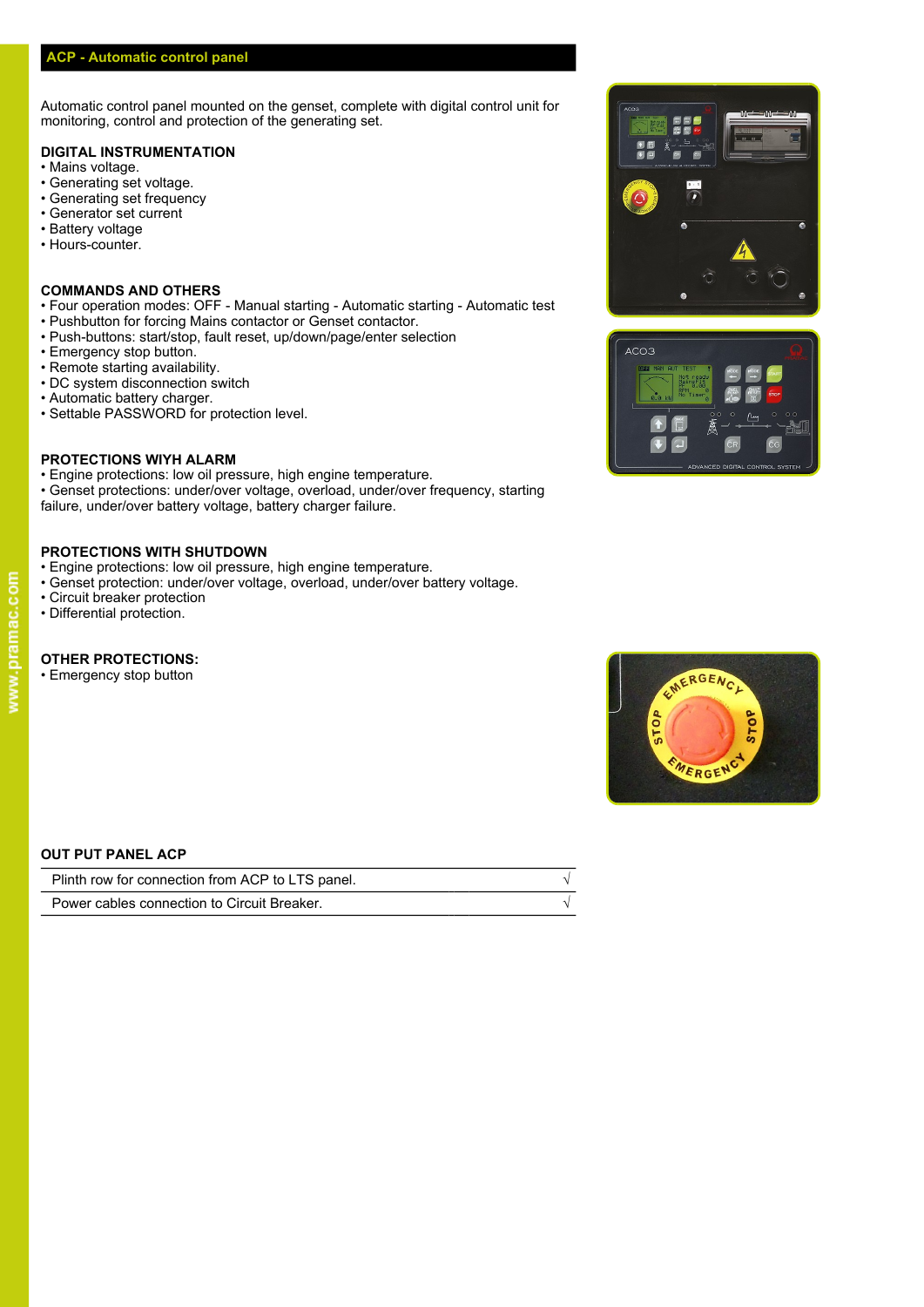| <b>Supplements:</b>       |
|---------------------------|
| Only Available when order |
|                           |

# **ENGINE SUPPLEMENTS**

PHS - Coolant Pre-Heating System - available for models: ACP